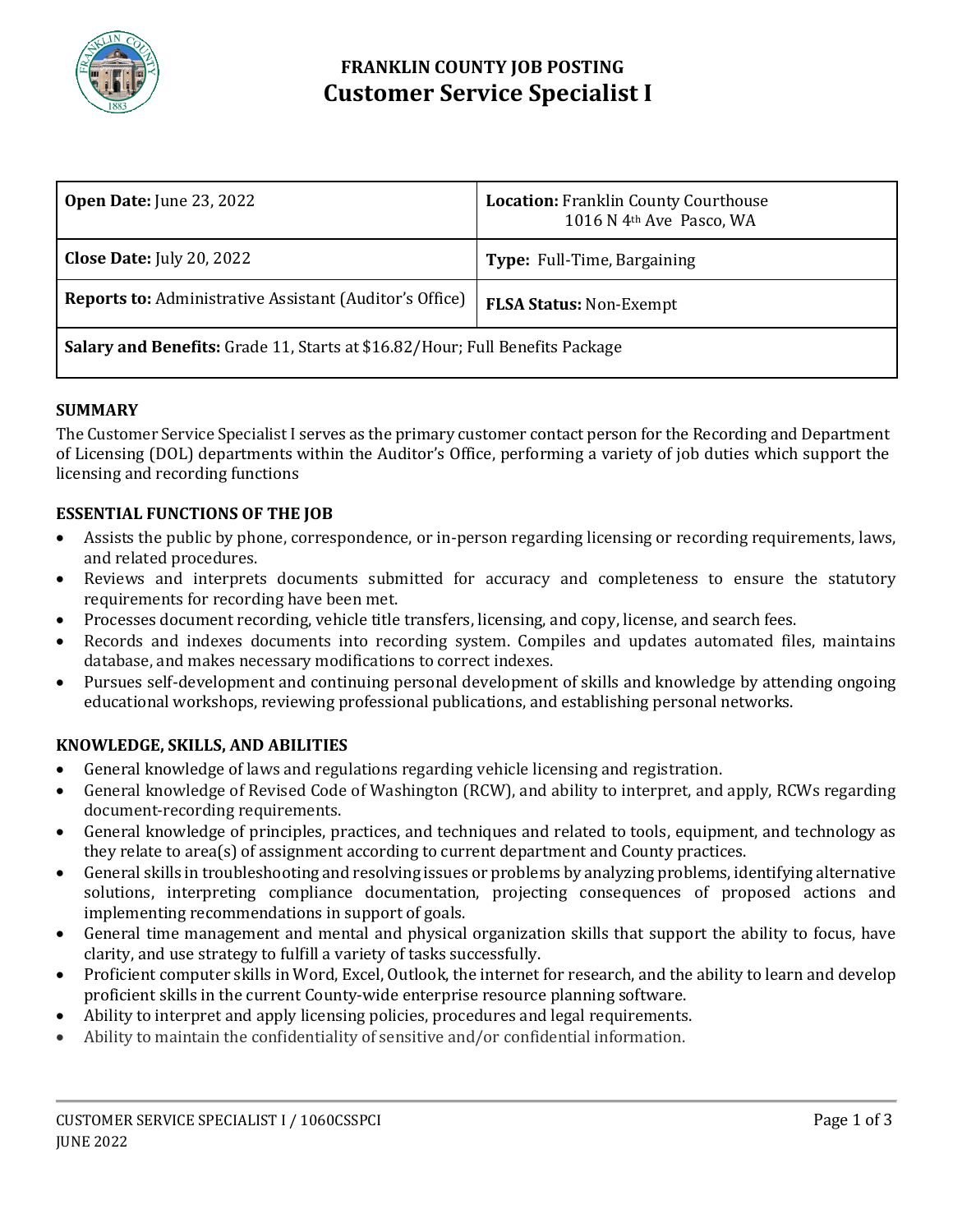- Ability to write and speak clearly and concisely and to express ideas and recommendations effectively orally and in writing.
- Ability and willingness to establish and maintain communication and working relationships with peers, representatives from other agencies, vendors, public officials, and the general public using courtesy, tact, and good judgment.

# **WORK ENVIRONMENT**

The work environment characteristics described here are representative of those an employee encounters while performing the essential functions of this job. Reasonable accommodations may be made to enable individuals with disabilities to perform the essential functions.

- Work may be performed in the following environmental conditions:
	- constantly: in an office environment, and
	- occasionally: near moving mechanical parts.
- The noise level in the work environment is usually moderate, a typical office environment.

## **PHYSICAL DEMANDS**

The physical demands described here are representative of those that must be met by an employee to successfully perform the essential functions of this job. Reasonable accommodations may be made to enable individuals with disabilities to perform the essential functions.

The person in this position must be able to

- spend the following amount of time in an activity:
	- constantly: sit for extended periods of time and use hands and/or fingers to handle, feel, or operate equipment or tools, and
	- frequently: talk or hear and reach with hands and arms, and
	- occasionally: stand or walk for extended periods of time, climb, pull, push or balance, and stoop, kneel, crouch, or crawl.
- carry or transport up to 50 pounds occasionally.
- have peripheral vision, depth perception, the ability to adjust focus, and have close vision (1-20 inches) and distance vision (20 feet or more).

### **QUALIFICATIONS**

REQUIRED EDUCATION AND EXPERIENCE

- High School Diploma, OR G.E.D.
- One year of title or real estate office experience
- OR
- Any combination of education and experience which would provide the applicant with the desired knowledge, skills, and abilities required to perform the job.

### PREFERRED EDUCATION AND EXPERIENCE

Ability to speak, read, and write Spanish

### LICENSES, CERTIFICATES, AND OTHER QUALIFICATIONS

 Employment at Franklin County is contingent upon the results of a background check and eligibility for coverage by the County's liability insurance carrier. Depending upon the position, background checks may include personal and professional references, social security verification, education and professional licensing verification, financial history, and criminal history.